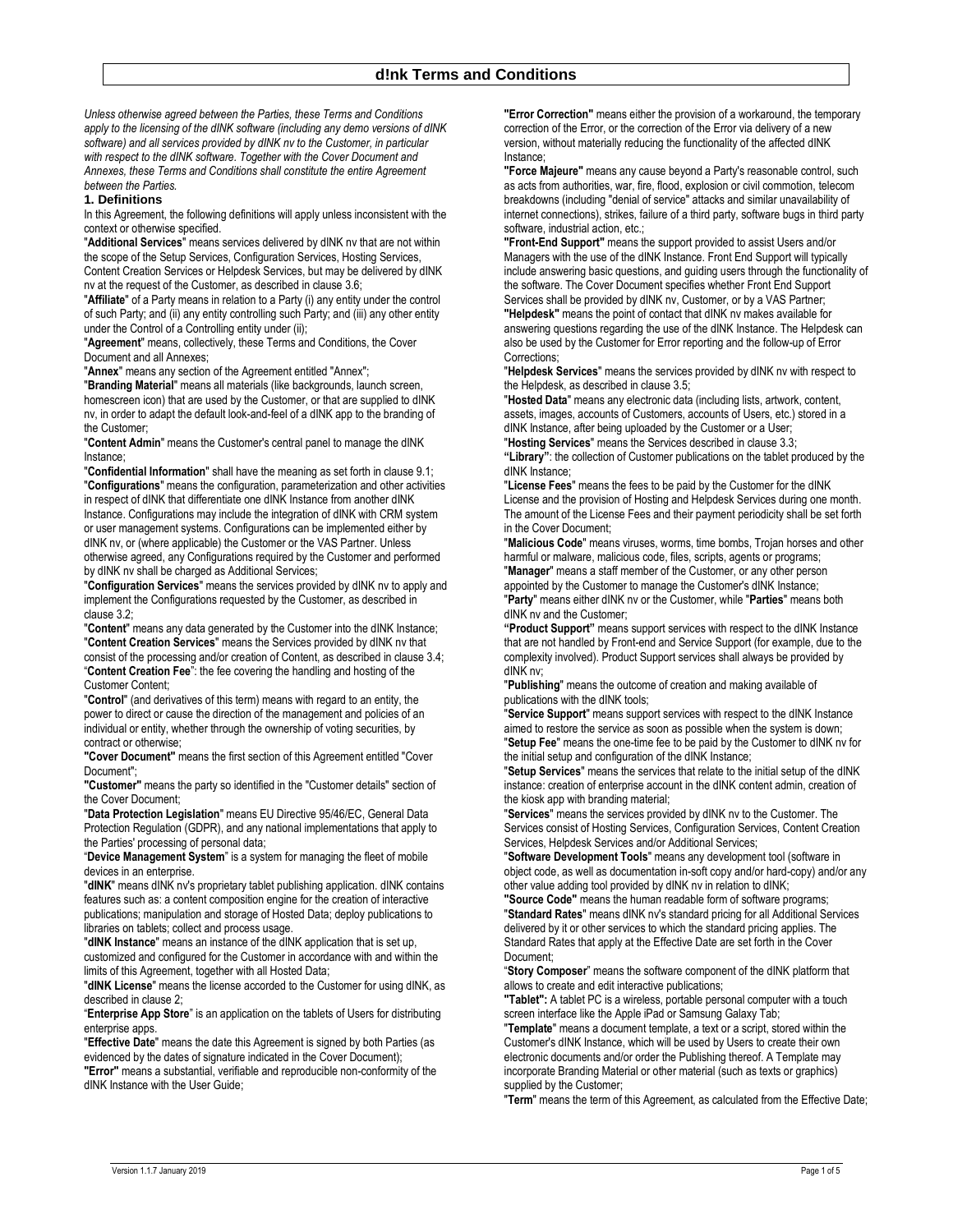"**Terms and Conditions**" means the present document, entitled "Terms and Conditions":

"**Training Services**" means the services provided by dINK nv for training the Managers and Users of Customers in using the dINK platform and its tools. "**User**" means an end-user of dINK, who may under the supervision & authorization of the Customer use the dINK Instance;

"**User Guide**" means the user's guide for dINK, accessible through the online help function and the online Frequently Asked Questions, as updated from time to time;

"**VAS Partner**" shall mean an independent company providing services related to dINK to the Customer. The Customer acknowledges that dINK nv does not exercise control over the VAS Partner, and is not a party to the contract between the Customer and the VAS Partner;

"**Working Day**" means all days except Saturdays, Sundays, public holidays in Belgium. Working Days extend from 9:00 to 17:00 CET;

## **2. dINK License**

2.1 Subject to the Customer's compliance with this Agreement, dINK nv grants to the Customer a non-exclusive, worldwide, non-transferable right to use the dINK Instance as described in the User Guide, and to enable the Managers and Users to access and use the dINK Instance during the Term ("**dINK License**"). 2.2 The dINK License set out in this section 2 may be subject to additional restrictions (for example, with respect to the number of Users), which will be set forth in the Cover Document.

2.3 The Customer shall not have the right to receive the Source Code of dINK. 2.4 The Customer acknowledges that dINK and all copyrights, trade secrets and other right, title and interest therein, are the sole property of and vest in dINK nv and that the Customer shall gain no right, title or interest in dINK by virtue of this Agreement other than the non-exclusive right of use granted in this clause. 2. The Customer specifically acknowledges dINK nv's exclusive right to ownership of any modification, translation or adaptation of dINK and any other improvement or development based thereon, irrespective of whether it is developed on behalf of, supplied to, installed at or paid for by the Customer. 2.5 Users shall be able to access and use the dINK Instance as described in the Cover Document.

#### **3. Services relating to dINK**

3.1 *Setup Services* – Unless otherwise indicated in the Cover Document, and provided that the Customer in a timely manner delivers all requested information to dINK nv, dINK nv shall perform the initial setup of the dINK Instance. 3.2 *Configuration Services* – If so indicated in the Cover Document, or later on agreed in a separate order, dINK nv shall configure the dINK Instance, for example by modifying the default layout and look-and-feel of the dINK Instance and/or by developing custom features for use by the Users. Where applicable, the dINK software shall also enable the Customer to perform its own Configurations.

3.3 *Hosting Services* – Unless if otherwise indicated in the Cover Document, dINK nv shall make the dINK Instance available to the Customer and the Users. The Hosting Services shall consist of storing the Hosted Data, serving dINK page requests and web service invocations, and maintaining and updating dINK. 3.4 *Content Creation Services* – To the extent agreed in the Cover Document, and always subject to the payment of the applicable fees, dINK nv shall provide the Content Creation Services in relation to the created Content. Content Creation shall give rise to the payment of Content Creation Fees.

3.5 *Helpdesk Services* – To the extent agreed in the Cover Document, dINK nv shall provide the Helpdesk Services, which can consist of Frond-end Support Services and/or Service Support Services and/or Product Support Services, as further described in the Cover Document.

3.6 *Additional Services* – Following the Customer's request or following dINK nv's observation that a particular service is not covered by this Agreement, dINK nv may provide the Customer with other, additional services which relate to dINK ("**Additional Services**"). The Customer expressly agrees that dINK nv is not obliged to deliver any Additional Services, and that the delivery of the Additional Services is subject to prior written acceptance of both Parties, and may also be subject to other or additional terms and conditions than the terms and conditions of this Agreement. The Additional Services shall be charged separately on a time-and-material base, at the Standard Rates, unless otherwise agreed by the Parties. The services listed in clauses 3.1, 3.2 and 3.5 can also be provided by the VAS Partner. The provision of services by the VAS Partner will be subject to clause 12.3.

## **4. Use of the dINK Instance**

4.1 The Customer shall use the dINK Instance and shall ensure that its Managers and the Users use the dINK Instance in accordance with the terms, conditions and limitations set forth in this Agreement and shall ensure that its Managers and Users shall not:

- license, sublicense, sell, resell, rent, lease, transfer, assign, distribute, time share or otherwise commercially exploit or make its dINK Instance available to any third party, unless explicitly allowed by this Agreement;

- send spam or otherwise duplicative or unsolicited messages in violation of applicable laws (such as laws implementing EU Directive 2002/58/EC); - send or store infringing, obscene, threatening, libelous, or otherwise unlawful material, including material that is harmful to children or violates third party rights:

- deliberately send or store Malicious Code;

- interfere with or disrupt the integrity or performance of the dINK Instance, or the data contained therein; or

- attempt to gain unauthorized access to other dINK Instances, or related systems or networks of dINK nv.

4.2 The Customer acknowledges and accepts that it is responsible for the actions and omissions performed by itself, its employees, its designees, its Managers and the Users making use of the dINK Instance. The Customer shall ensure that said persons shall be informed of the relevant provisions of the Agreement, and shall comply with the relevant provisions of the Agreement. The Customer shall inform dINK nv of any (suspected) non-compliance it becomes aware of. The Customer warrants that the dINK Instance and Content Admin are used in accordance with all applicable local, state, federal, national and international legislation and, in general, in a responsible manner, exclusively for admissible purposes and without breach of the rights of third parties. Without prejudice to clause 4.1, the Customer shall ensure that the Managers and the Users comply with the terms of this Agreement (e.g., by contractually imposing the relevant terms of this Agreement upon the Managers and the Users).

4.3 The Customer shall have sole responsibility for the accuracy, quality, integrity, legality, reliability, and appropriateness of all Hosted Data. 4.4 The Customer shall be responsible for determining which of its employees or designees will have access to the Content Admin. The Cover Document may set forth which data can be accessed through the Content Admin.

4.5 The Customer warrants that the Manager shall be allowed and shall be competent to undertake the tasks and obligations assigned by this Agreement to the Managers.

4.6 The Customer shall prevent unauthorized access to, or use of, the dINK Instance (in particular through Manager accounts), and notify dINK nv promptly of any such unauthorized access or use.

4.7 The Customer shall protect the confidentiality of all its dINK usernames and passwords, and shall notify dINK nv promptly if any username or password is lost or would otherwise get exposed. The Customer shall be responsible and liable for all uses of its usernames and passwords whether or not any such use was authorized by the Customer.

4.8 Without prejudice to clause 11, the Customer warrants that the collection and processing of Hosted Data and the access to and use of the data available in the Content Admin shall comply with all Data Protection Legislation. 4.9 In the event a Manager or a User does not comply with the terms and conditions of this Agreement or the terms and conditions made available on the dINK Instance, dINK nv shall be allowed to prohibit this Manager or User the access to and usage of the dINK Instance.

4.10 During the Term, the Customer shall have the right to use the logo and trade name of dINK and dINK nv to (i) indicate that Customer uses dINK; (ii) indicate that the Customer is a customer of dINK nv; or (iii) promote or provide information on dINK, subject to the conditions that the use of the logo or trade name (a) does not jeopardize the reputation, image and goodwill of dINK nv, and (b) does not lead to any confusion about the fact that dINK is owned and operated by dINK nv; and (c) does not lead to any confusion about the fact that dINK nv and the Customer are two independent parties with a separate legal identity; and (d) complies with any additional usage requirements provided by dINK nv to the Customer.

4.11 dINK nv will receive a worldwide, non-exclusive right (sublicenseable to dINK nv's Affiliates) to use the material provided by the Customer, including (but not limited to) the Branding Material, for the purpose of dINK nv's service delivery. The Customer accepts that such use by dINK nv may require small changes to the material of the Customer, for example to accommodate technical requirements or space constraints. The Customer warrants that it has all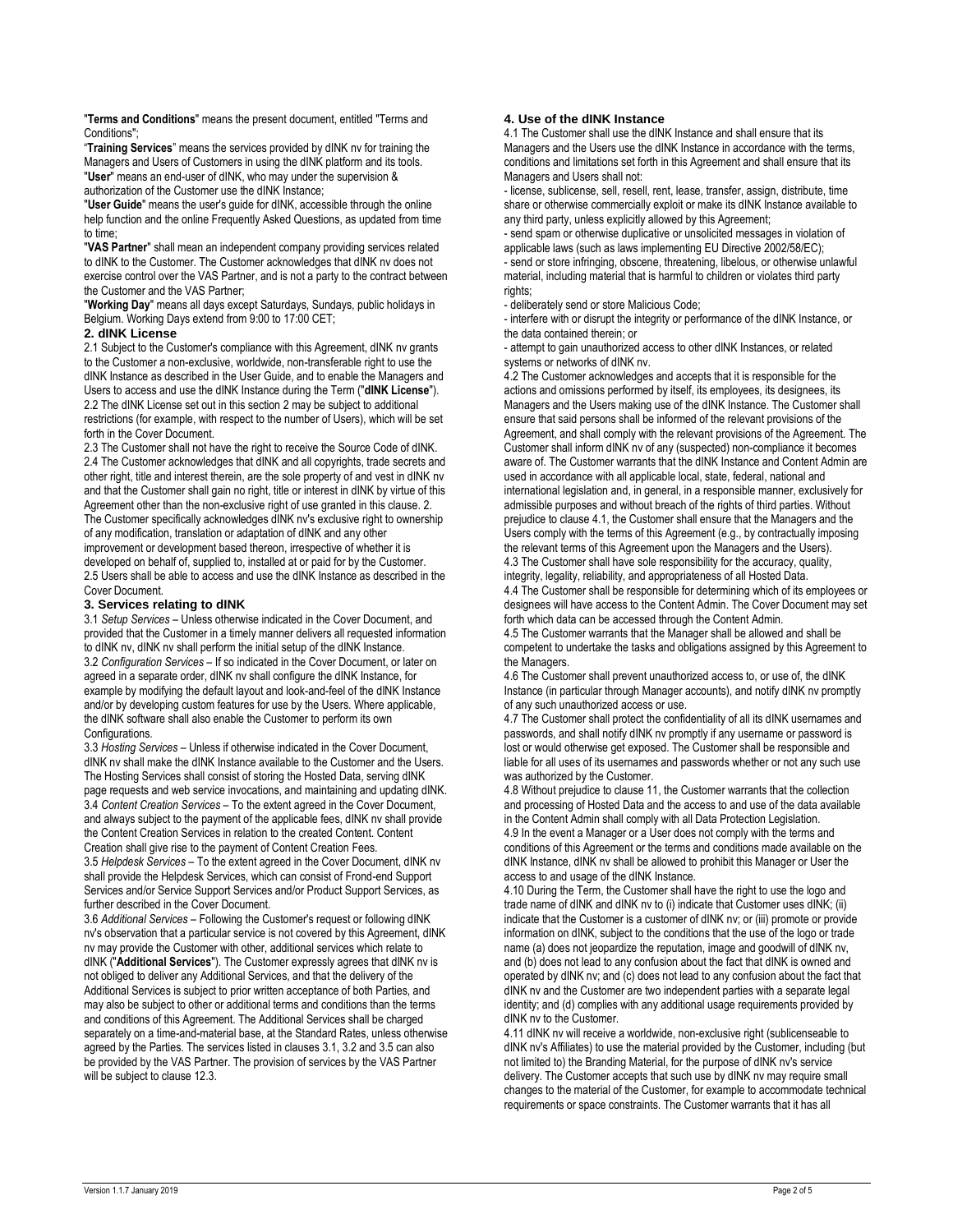necessary rights and/or licenses to grant dINK nv such license, or has acquired such rights and/or licenses.

4.12 Except to the extent expressly permitted by applicable law, and without prejudice to clause 4.10, Customer shall not (i) modify, copy or create derivative works based on dINK; (ii) reproduce, distribute, reverse engineer, decompile, disassemble, translate or otherwise make the dINK Instance or part thereof available to any third party; (iii) build or maintain a product or service that competes with dINK; or (v) copy any ideas, features, functions, templates created by dINK nv or graphics of dINK.

4.13 In order to allow dINK nv to carry out its support obligations efficiently and effectively, the Customer shall organize a central point of contact within its organization, and staff this central point of contact with qualified personnel. The Customer shall report any Errors immediately on detection through the Helpdesk, in a well-documented way. At dINK ny's request, the Customer shall render assistance, as reasonably requested for the diagnosis, the reproduction and correction of the Error.

4.14 The Customer acknowledges that it is solely responsible for the choice, purchase and operation of the hardware, software and/or telecommunication services required to connect with the dINK Instance and use the dINK Instance. Such hardware, software and/or telecommunication services need to meet the minimum requirements defined by dINK nv. The Customer is responsible for the installation and related costs of purchasing and/or licensing such hardware, software and/or telecommunication services. dINK nv is not responsible for hardware, software, products and services of third parties, such as telecommunication equipment, operating systems and internet browsers.

4.15 The Customer hereby agrees to defend, indemnify and hold harmless dINK nv and its Affiliates against any and all damage, loss, costs, expenses, third party claims or demands (including claims of Users) arising out of the use by the Customer, its employees, its designees, Managers and/or the Users of the dINK Instance in a manner that does not correspond with this Agreement or, in general, all applicable laws, decrees and other legal instrument.

4.16 The Customer acknowledges, accepts and warrants that (i) it acts as a professional, and not as a consumer; and (ii) all of the Users who use a dINK Instance, act as a professional, and not as a consumer.

### **5. Access to the Software Development Tools**

5.1 If so indicated in the Cover Document, dINK nv grants the Customer for the Term a non-exclusive, non-transferable right, to use the Software Development Tools for the purposes of internal development and testing of add-ons. 5.2 Unless otherwise indicated in the Cover Document, the license granted in this article 5 does not include the right (i) to sublicense or transfer the Software Development Tools to another party by means of sale, lease, loan, rent, license or otherwise; or (ii) to install the Software Development Tools outside the Customer's premises (e.g., for use by staff at home, or for use by any other third party). The license rights may be subject to additional restrictions, which will be set forth in the Cover Document or otherwise by dINK nv.

5.3 Unless explicitly indicated otherwise in the Cover Document, the Customer shall not have the right to receive the Source Code of those parts of the Software Development Tools that are made available in object code, in a compiled format or in any other format that cannot be directly changed by the Customer. Except to the extent expressly permitted by applicable law, the Customer shall not reproduce, distribute, reverse engineer, decompile, disassemble, translate or otherwise make those parts of the Software Development Tools available to any third party.

5.4 The Customer shall prevent unauthorized access to, or use of, the Software Development Tools.

5.5 The Customer acknowledges that the Software Development Tools and all copyrights, trade secrets and other right, title and interest therein, are the sole property of and vest in dINK nv and that the Customer shall gain no right, title or interest therein by virtue of this Agreement other than the non-exclusive right of use granted in this article 5. The Customer specifically acknowledges dINK nv's exclusive right to ownership of any modification, translation or adaptation of the Software Development Tools and any other improvement or development based thereon, irrespective of whether it is developed on behalf of, supplied to, installed at or paid for by the Customer.

5.6 The Customer hereby agrees to defend, indemnify and hold harmless dINK nv and its Affiliates against any and all damage, loss, costs, expenses, third party claims or demands (including claims of Users) arising out of the use by the Customer of the Software Development Tools in a manner that does not correspond with this Agreement or, in general, all applicable laws, decrees and other legal instrument.

#### **6. Warranties**

6.1 dINK nv warrants that:

- it will perform the Services in a good and workmanlike manner;

- the dINK Instance and the Software Development Tools shall function substantially in accordance with the User Guide, it being understood that small deviations from the User Guide will not constitute a breach of this warranty. The Customer recognizes, however, that all software may from time to time contain errors; and

- it shall use reasonable efforts to maximize the availability of the dINK Instance. The Customer recognizes, however, that this availability is subject to a variety of interdependent factors (such as the availability of telecommunication links, the interaction between software of various parties, network congestion on the Internet, etc.), which are substantially out of the control of dINK nv. 6.2 If the dINK Instance or the Software Development Tools do not perform as warranted, dINK nv shall undertake to correct the Errors. However, dINK nv does not warrant that the dINK Instance or the Software Development Tools will be error free or will perform in an uninterrupted manner. dINK nv cannot guarantee that the Services or the Software Development Tools will meet the Customer's specific expectations, objectives or requirements.

6.3 The Customer acknowledges that the access to and use of the dINK Instance may be suspended from time to time due to unanticipated or unscheduled downtime. To the extent possible, dINK nv shall schedule planned downtime outside Working Days.

6.4 dINK nv may suspend the (access to the) dINK Instance without involvement of a judge and without liability if (i) the dINK Instance is being used in breach of the Agreement; (ii) there is an internal or outside attack on dINK nv's IT systems; (iii) dINK nv is required by law to suspend the Service delivery; or (iv) there is another event for which dINK nv reasonably believes that the suspension of the dINK Instance is necessary to protect its IT systems or customers. 6.5 dINK nv will use commercially reasonable efforts to give the Customer advance notice of such suspension, unless it determines, in its reasonable commercial judgment, that a suspension on shorter or contemporaneous notice is necessary to protect dINK nv or its other customers from imminent and significant operational or security risk.

6.6 dINK nv's warranties do not cover interventions not assignable to dINK nv such as, but not limited to:

- Errors resulting from erroneous, improper, non-authorized or unsupported use of dINK or Software Development Tools;

- Errors resulting from a fault of the Customer, a Manager or a User;

- Errors resulting from the interfacing of dINK with other software from third parties, unless approved in writing by dINK nv.

6.7 Unless explicitly agreed otherwise in writing by the Parties, any deadlines and timeframes for delivery of Services (for example, initial or additional Configurations) shall be considered as indicative, and shall not bind dINK nv, and shall not be of the essence.

6.8 Without the approval of Customer and provided that a similar functionality is kept or an improved functionality is guaranteed, dINK nv shall have the right at any moment to (i) activate a new or improved version of the dINK Instance or the Software Development Tools; (ii) add additional functionality to the dINK Instance or the Software Development Tools; (iii) to modify internal or external functioning of the dINK Instance or the Software Development Tools, provided similar functionality is kept; or (iv) move its servers or networks to other locations or data centers, within the European Union. dINK nv shall undertake best efforts to ensure when performing such actions, that the impact on the use for Customer and its Users is limited.

6.9 This clause 6 constitutes dINK nv's only warranty concerning the Services and is made expressly in lieu of all other warranties. Except as otherwise provided in this clause and to the fullest extent permissible under applicable law, dINK nv makes no warranties, express or implied, regarding any matter, including fitness for a particular purpose, merchantability and/or noninfringement.

6.10 Without prejudice to the generality of clause 6.9, dINK nv makes no warranties for any legal documents it may make available to the Customer for use by the Customer on the dINK Instance towards the Users (e.g., a disclaimer, terms of use or privacy policy). Any such documents are mere templates, which are provided for convenience by dINK nv. The Customer shall be responsible for the legal validity and compliance of such documents.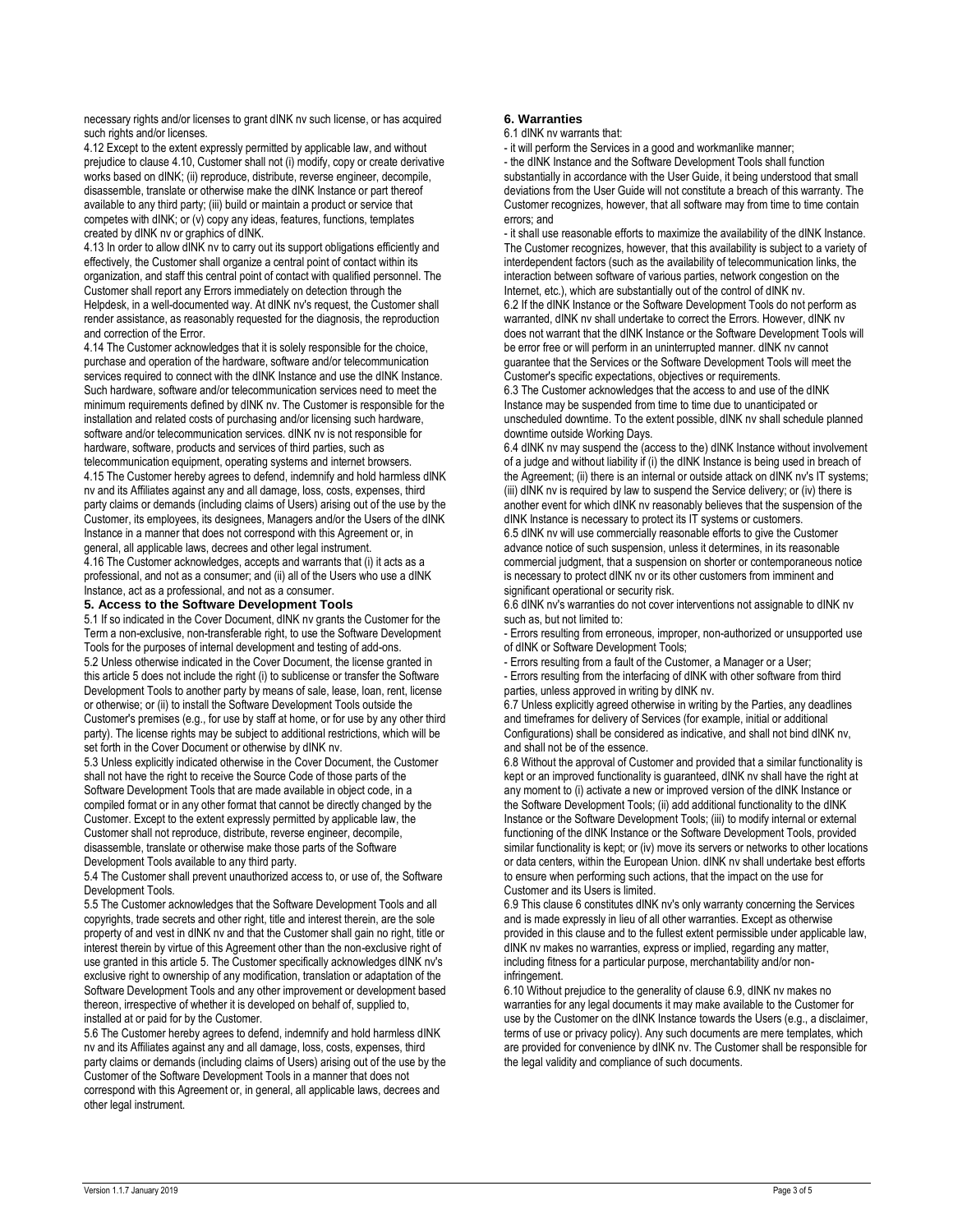## **7. Fees**

7.1 The Customer shall pay to dINK nv the fees indicated in the Cover Document. All payment obligations are non-cancelable and fees paid are nonrefundable.

7.2 The Additional Services shall be charged at the Standard Rates. The Standard Rates shall be subject to change from time to time by reference to increased cost of production, commercialization, promotion, etc. dINK nv will provide the Customer with sixty (60) days' written notice prior to the effective date of the new Standard Rates.

7.3 The License Fees and Publication Fees can be changed by dINK nv at any time, subject to dINK nv communicating the change to the Customer at the latest three (3) months before the change would become effective. If the Customer does not agree with the proposed change, the Customer can terminate this Agreement for convenience, by sending a registered letter at the latest two (2) months before the change would become effective. In the absence of such termination by the Customer, the adapted rates will be deemed accepted by the Customer. The Parties agree that the License Fees and Publication Fees that are already paid in advance by the Customer, will not be impacted by the increase as set forth in this clause 7.3.

7.4 Without prejudice to clause 7.3, the License Fees and Publication Fees shall be automatically increased by the inflation rate at each renewal of the Agreement pursuant to clause 8.2, unless otherwise agreed in the Cover Document.

7.5 Subject to the Customer's consent, any other expenses incurred by dINK nv (such as travel expenses, out-of-pocket expenses, shipment costs, etc.) shall be invoiced to and paid separately by the Customer. dINK nv shall provide the Customer with proof of such expenses.

7.6 Except as otherwise provided, all fees are quoted and payable in EUR, and do not include any sales, use, excise, import or export, value added or similar tax (collectively "taxes"). Customer and/or User is responsible for paying all taxes associated with its purchases hereunder, excluding taxes based on dINK nv's net income or property. If dINK nv has the legal obligation to pay or collect taxes for which Customer and/or User is responsible under this section, the appropriate amount shall be invoiced to and paid by Customer and/or User, unless Customer and/or User provide dINK nv with a valid tax exemption certificate authorized by the appropriate taxing authority.

7.7 Unless otherwise agreed in the Cover Document, all invoices are payable within thirty (30) days, calculated as from the invoice date. In case of late payment, a monthly interest of 1% will be charged automatically and without prior notice.

7.8 In the event of any failure of the Customer to timely make the payments indicated above, then dINK nv:

- can demand that all outstanding invoices become due at once;

- can suspend the provision of any Service and/or the dINK License, until all outstanding invoices have been paid;

without in any way affecting its other rights hereunder.

7.9 Complaints concerning invoices must be submitted within eight (8) days upon receipt of the invoice. After this eight day period, the invoice will be deemed accepted.

#### **8. Term and termination**

8.1 Unless otherwise indicated in the Cover Document, this Agreement comes into force on the Effective Date, with an initial period of twelve (12) months. 8.2 Unless otherwise indicated in the Cover Document, this Agreement shall be tacitly renewed with subsequent periods that shall be equal to the duration of the initial period set forth in clause 8.1, except if one of the Parties terminates this Agreement by registered letter with a notice period of three (3) months before the expiry of the then current period.

8.3 Each Party can terminate this Agreement with immediate effect without intervention of a judge by written notice to the other Party, if the other Party commits a material breach of this Agreement and — in the case of a breach capable of remedy — fails to substantially remedy it within forty (40) calendar days of receipt of a written notice from the Party not in default specifying the breach and containing a warning of an intention to terminate if the breach is not remedied within the forty (40) calendar days grace period.

8.4 Each Party may terminate this Agreement without intervention of a judge with immediate effect on written notice:

- if a receiver, administrator or similar officer is appointed over all or any part of the assets or undertaking of the other Party;

- if the other Party makes any arrangement for the benefit of its creditors; or

- if the other Party goes into liquidation save for the purposes of a genuine amalgamation or reconstruction.

8.5 Notwithstanding the foregoing and without prejudice to dINK nv's other rights assigned to it by law or by this Agreement, dINK nv shall have the right to suspend and/or terminate this Agreement, in whole or in part, immediately without intervention of a judge, upon written notice to the Customer in the event that the Customer:

- exceeds the scope of the dINK License grants and, if applicable, the license to the Software Development Tools, as set forth in clause 2;

- does not comply with the provisions set forth in clause 4;

- breaches any of its obligations of confidentiality set forth in clause 9; or

- breaches the assignment provisions laid down in clause 14.4.

8.6 Upon suspension of this Agreement in accordance with clause 8.5, the Customer's access and license rights (including any sublicenses) with respect to dINK or the Software Development Tools shall be temporarily terminated, during the period of the suspension; and (ii) the fees will continue to accrue. 8.7 After termination of this Agreement:

- all rights granted by dINK nv hereunder shall be terminated;

- each Party shall return or destroy (or provide a certificate of having destroyed) the other Party's Confidential Information;

- the Customer shall remove all copies of all software provided or owned by dINK nv from the Customer's systems;

- dINK nv shall, upon request by Customer made within thirty (30) days after the effective date of termination, provide the Customer with limited access to the dINK Instance, for the sole purpose of enabling the Customer to make a copy of the Hosted Data. After such thirty (30) days period, dINK nv shall have no obligation to maintain or provide any Hosted Data.

8.8 Termination shall not relieve the Customer of the obligation to pay any fees accrued or payable to dINK nv prior to the effective date of termination.

# **9. Confidentiality**

9.1 "Confidential Information" means all confidential information of a Party ("**Disclosing Party**") disclosed to the other Party ("**Receiving Party**") in writing, that is designated as confidential or that reasonably should be understood to be confidential given the nature of the information and the circumstances of disclosure. Confidential Information shall include: the terms and conditions of this Agreement (including pricing and other terms reflected in the Cover Document), business and marketing plans, technology and technical information, product designs and business processes. Confidential Information shall not include: (i) information that is, or becomes, generally known to the public without breach of any obligation owed to the Disclosing Party; (ii) information known to the Receiving Party prior to its disclosure by the Disclosing Party without breach of any obligation owed to the Disclosing Party; (iii) information developed

independently by the Receiving Party without breach of any obligation owed to the Disclosing Party; and (iv) information received from a third party without breach of any obligation owed to the Disclosing Party.

9.2 The Receiving Party shall not disclose or use any Confidential Information of the Disclosing Party for any purpose outside the scope of this Agreement, except with the Disclosing Party's prior written permission.

9.3 Each Party agrees to protect the confidentiality of the Confidential Information of the other Party in the same manner that it protects the confidentiality of its own confidential information of like kind (but in no event using less than reasonable care).

9.4 If the Receiving Party is compelled by law to disclose Confidential Information of the Disclosing Party, it shall provide the Disclosing Party with prior notice of such compelled disclosure (to the extent legally permitted) and reasonable assistance, at Disclosing Party's cost, if the Disclosing Party wishes to contest the disclosure.

## **10. Protection of Hosted Data**

10.1 dINK nv undertakes reasonable industry standard efforts to maintain appropriate administrative, physical, and technical safeguards to protect the Hosted Data against accidental or unlawful destruction, accidental loss, alteration, unauthorized disclosure and unauthorized access.

10.2 The Customer acknowledges that dINK nv's responsibility set out in clause 10.1 does not extend to any of the Customer's data that is hosted outside the dINK Instance. Accordingly, the Customer shall bear sole responsibility for the adequate security, protection and backup of any such data.

10.3 The Customer accepts that (i) dINK nv qualifies as a "hosting provider", as defined by article 14 of the EU E-commerce Directive (2000/31/EC) and "data processor" ; (ii) dINK nv does not have the obligation to monitor the Hosted